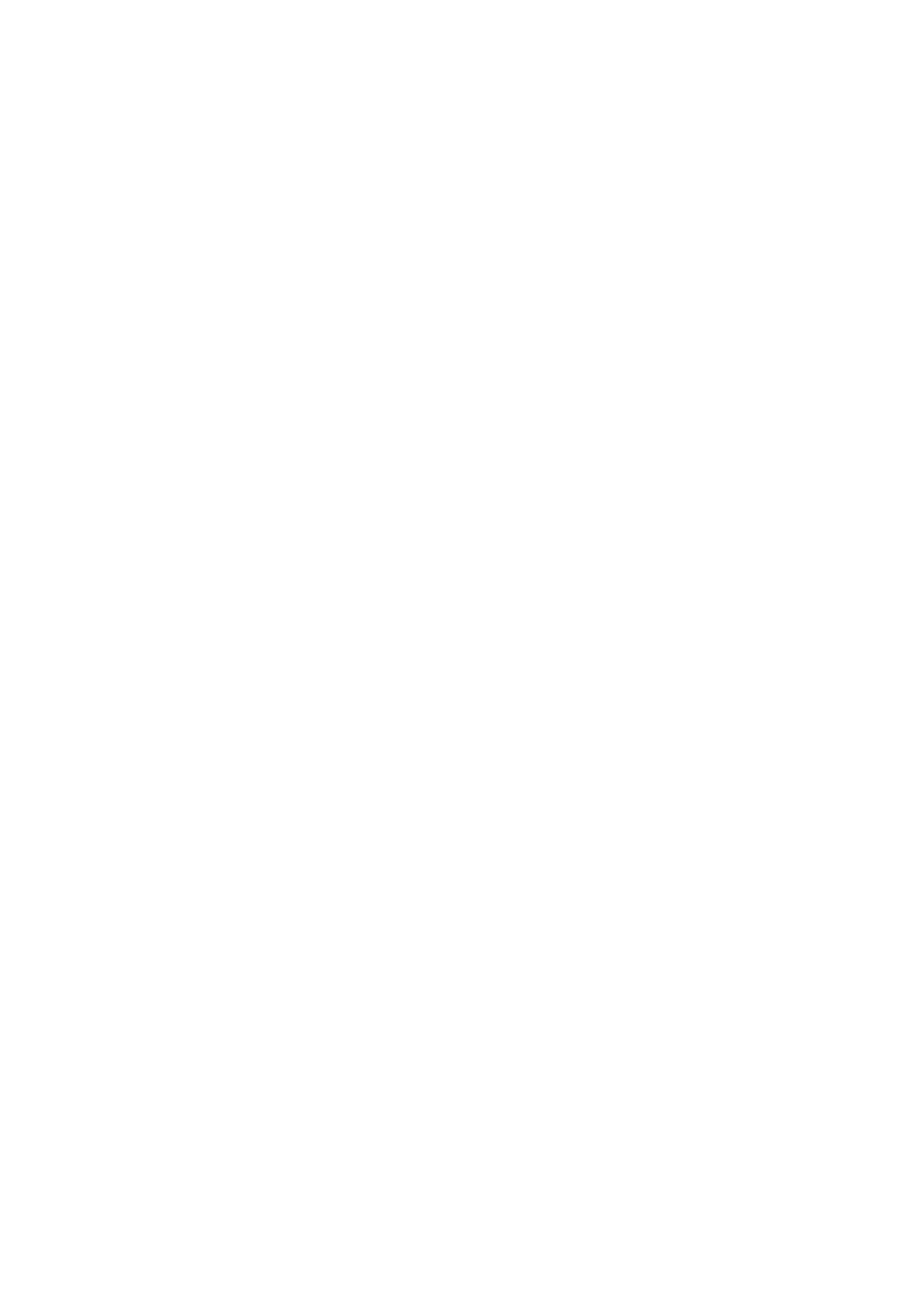## Bermondsey Street Conservation Area

## The Character and Appearance of the Area

 these features are prominent in views along the street and are very evocative of its pre-industrial character. The frontage curves back to a set-back is a small but important subtlety in the character of the street. horizontal roof parapet. The upper storey of No. 78 is distinctively jettied and weather-boarded with a projecting bay window at first floor level: carriage arch at Carmarthen Place to give a slightly wider pavement. This



*Figure 14 (left) 18th century houses at 68-78 Bermondsey Street were converted to shops at an early date. Subtle changes in building line and the oriel window and eccentric weather-boarded upper storey of no. 78 are important elements of the group's character, and* 

 *Figure 15 (right) early 19th century house surviving at no. 59* 

- 3.2.3. On the eastern side of the street, buildings are  $19<sup>th</sup>$  century and more arched section bridging the access to the rear yard. typically commercial/warehouse in character. Rising to four storeys, they strongly reinforce the historic building line. Key architectural characteristics are a bigger vertical scale, ordered elevations with regularly arrayed windows and high ground floor sills. Surviving between the later warehouse buildings is No. 59, an early 19th century three-storey red brick house that still retains entrance steps and railings. This building is listed Grade II, as are the contemporary warehouse buildings at 61 and 63, with a recessed
- examples like the 1903 group on the corner of Crucifix Lane (nos. 35 to 37 Bermondsey Street) provide visual interest, while adapting well to new street scene of the Conservation Area is at no 60 by architects Weston the key characteristics of successful parts of Bermondsey Street. 3.2.4. Some of the more modern buildings in the street express their functionality in very plain forms with sections of blank wall and shutters that jar with the textures of the older buildings. Inventiveness of detail within a strong structural discipline is key to the quality of the earlier warehouses, and retail uses. An excellent example of recent design fitting into the particular Williamson, which won a Civic Trust Commendation in 2002. Its simple rectilinear composition, restrained verticality and street level interest reflect